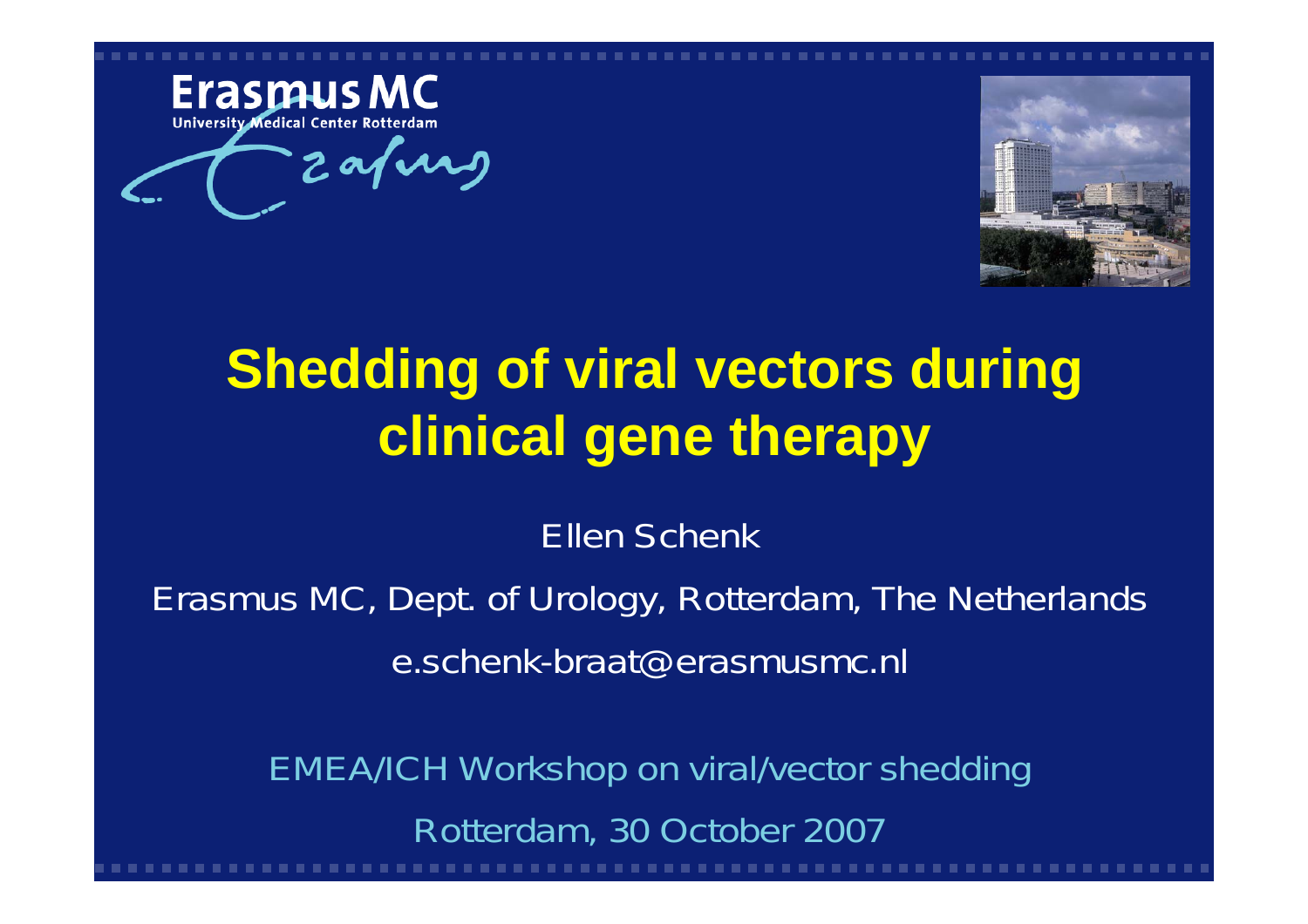#### **Literature study on shedding data viral vectors**

Spin-off of project carried out for Dutch Commission on Genetic Modification to advise on standardisation of shedding assays

#### Design literature study

- $\Box$ PubMed search of published trials till 31 July 2006
- $\Box$ Retroviral, Ad, AAV, poxviral (vaccinia & canarypox) vectors
- $\Box$  Shedding = dissemination of vector in any form into the environment through excreta from treated subject
- $\Box$  Excreta = urine, faeces, sweat, saliva, nasopharyngeal fluids, skin, semen (+ blood for local administration)
- $\Box$ Occurrence of RCR and RCA

**ErasmusMC**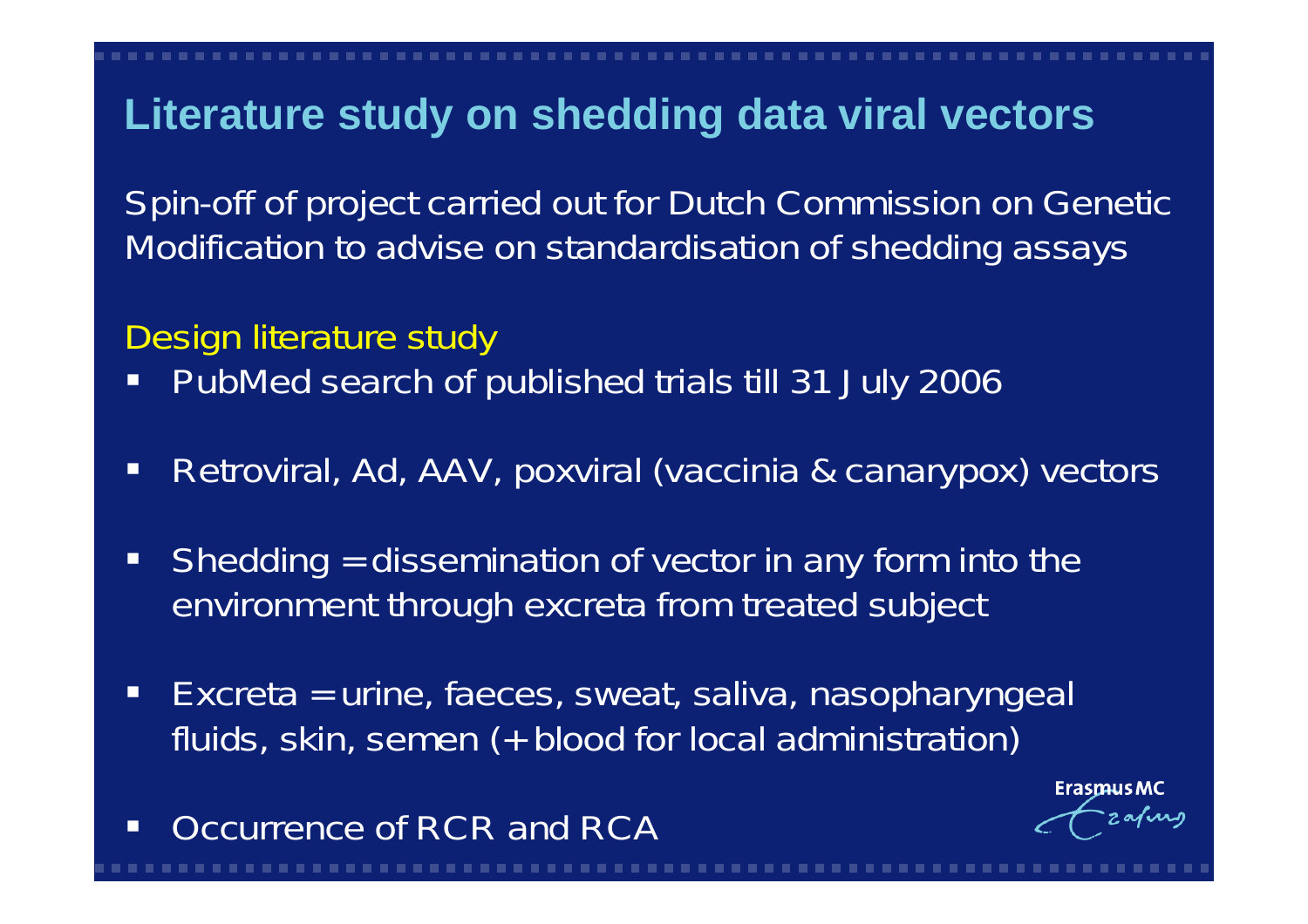## **Results literature search**

#### **Number of publications**

| <b>Vector</b>                                      | <b>Total</b> | <b>With shedding data</b> | <b>Patient no.</b> |
|----------------------------------------------------|--------------|---------------------------|--------------------|
| <b>Retroviral</b>                                  | 73           | 27 (37%)                  | 445                |
| <b>Adenoviral</b><br>replication-deficient<br>crad | 106<br>25    | 50 (47%)<br>11(44%)       | 869<br>173         |
| <b>AAV</b>                                         | 9            | 7(78%)                    | 84                 |
| <b>Poxviral</b>                                    | 47           | $5(11\%)$                 | 48                 |
| <b>All vectors</b>                                 | 260          | 100 (38%)                 | 1619               |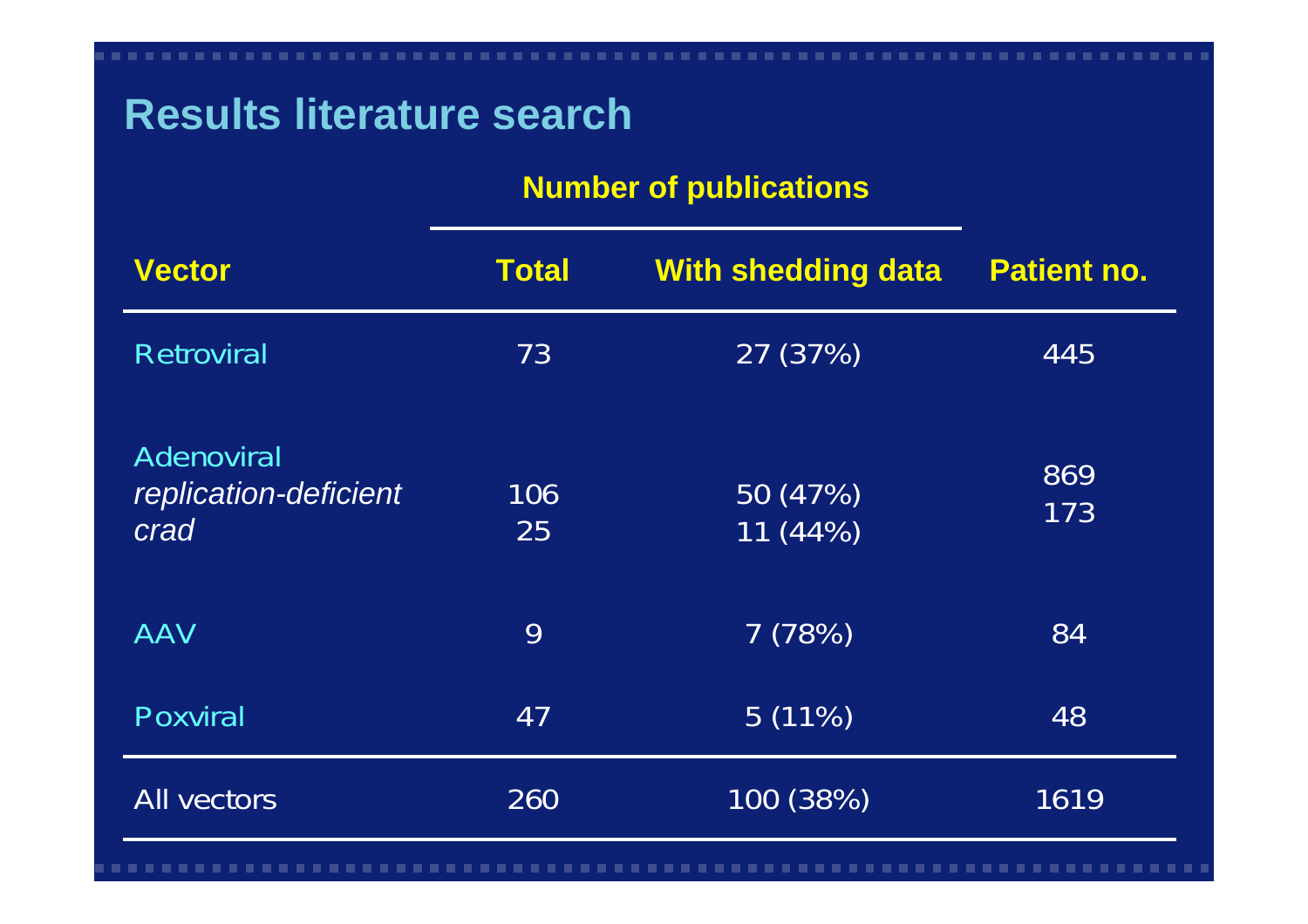# **Shedding analysis characteristics and shedding data**

*See our recent publication:*

E.A.M. Schenk-Braat et al. An inventory of shedding data from clinical gene therapy trials. J Gene Med 2007;9:910-921.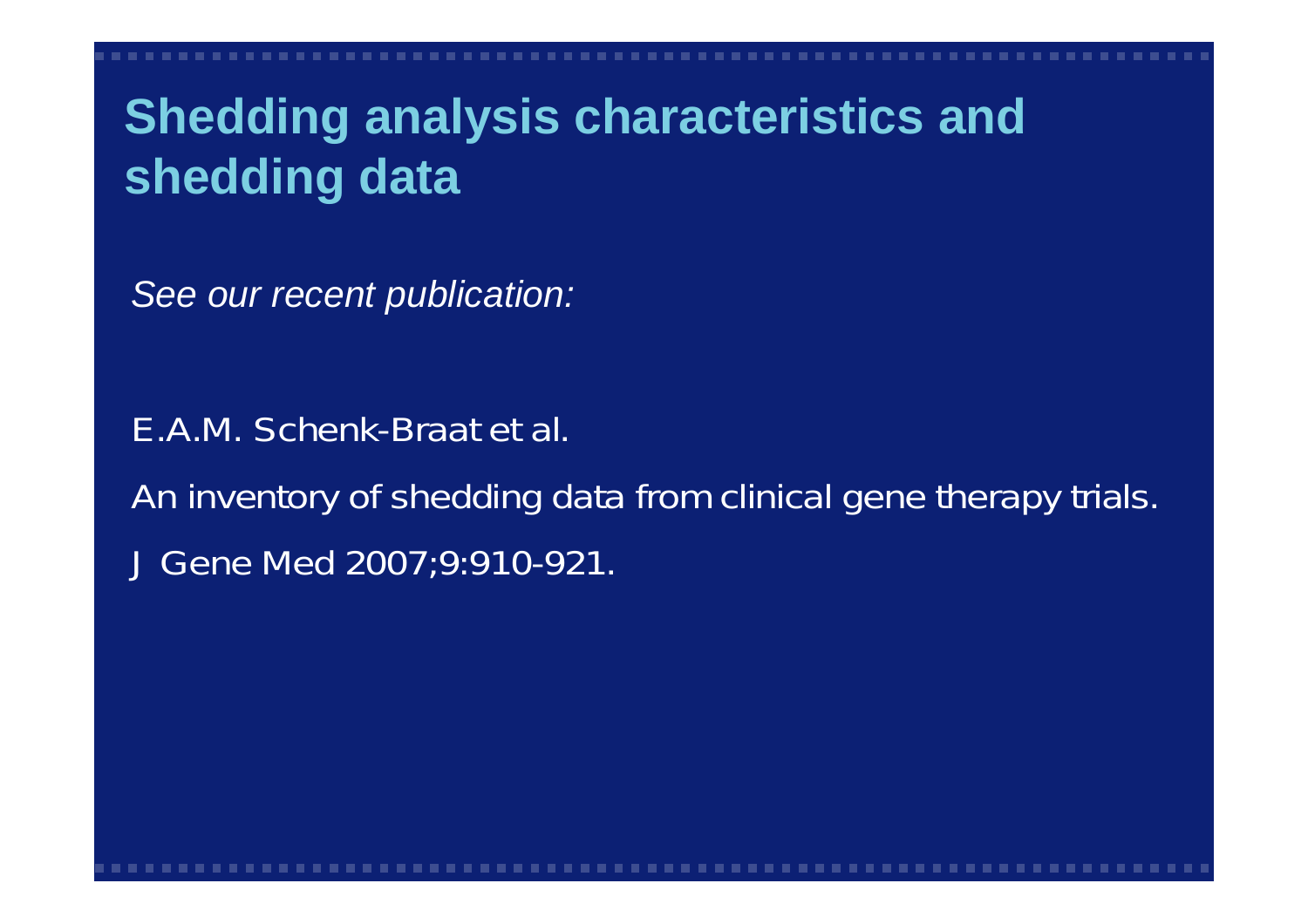## **Conclusions**

- $\Box$  Shedding of viral vectors occurs in the clinical practice, no indication for RCA and RCR
- $\Box$  Majority of publications do not report on shedding analysis (data available but not included or shedding analysis not required by national regulatory authorities?)
- $\Box$  Shedding depends mainly on type of vector and way of administration
- $\Box$  Limited data on testing environment may suggest no contamination of hospital environment (however, not representative for "real world" due to hospital safety measures)

Erasmus MC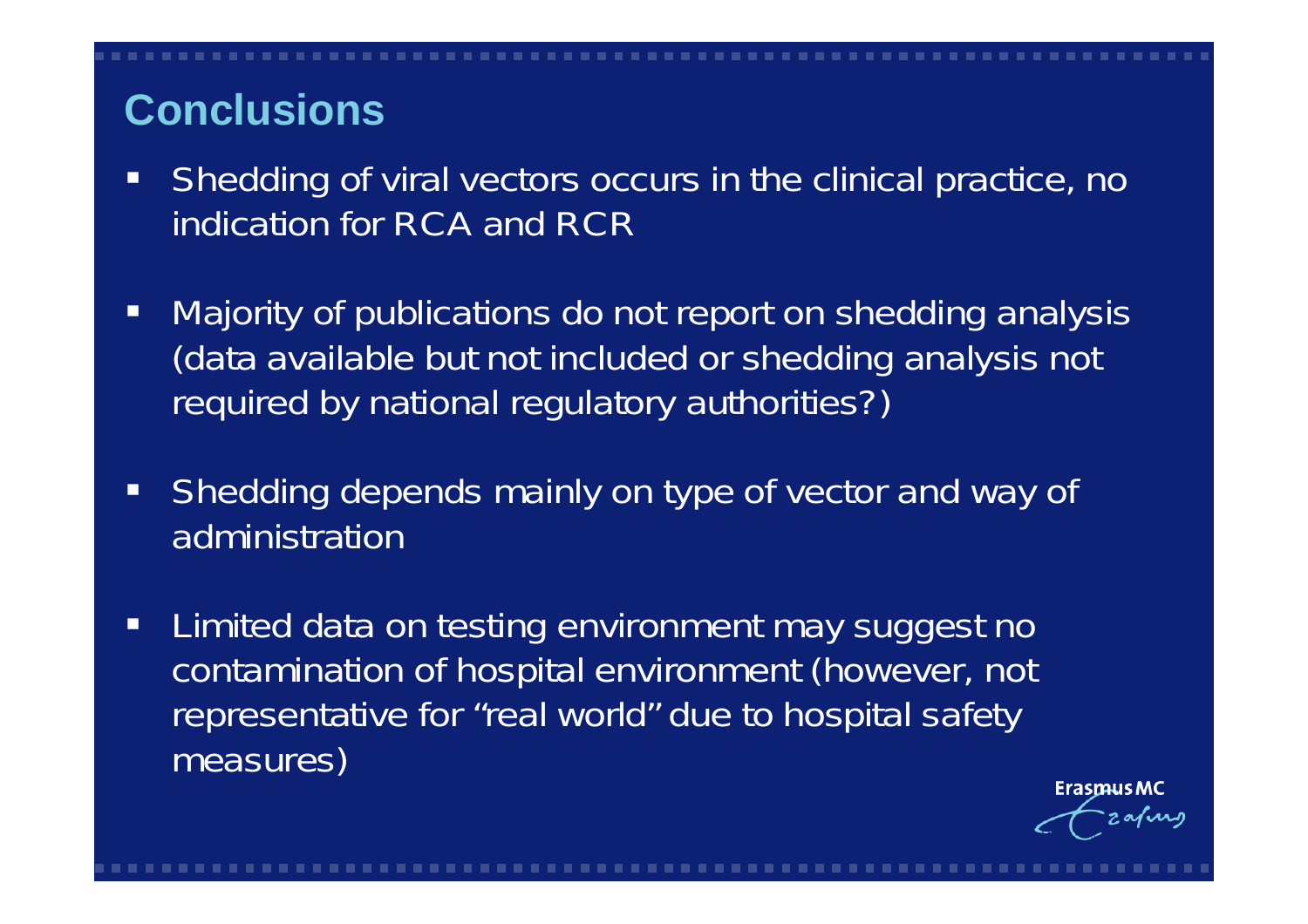# **Shedding occurs, but ….**

- $\Box$  Shedding analysis mainly performed by PCR in nonquantitative way, limited data on infectious particles
- $\Box$ Lack of information on assay characteristics like sensitivity
- $\Box$ No uniformity in shedding analysis  $\rightarrow$  data hard to compare
- $\Box$  Hardly any data on analysis of environment and third persons
- $\Box$  Impact of exposure to vector unknown, will depend on replication capability and type of transgene
- Critical level of shedding to induce infection of third persons  $\Box$ **ErasmusMC** unknown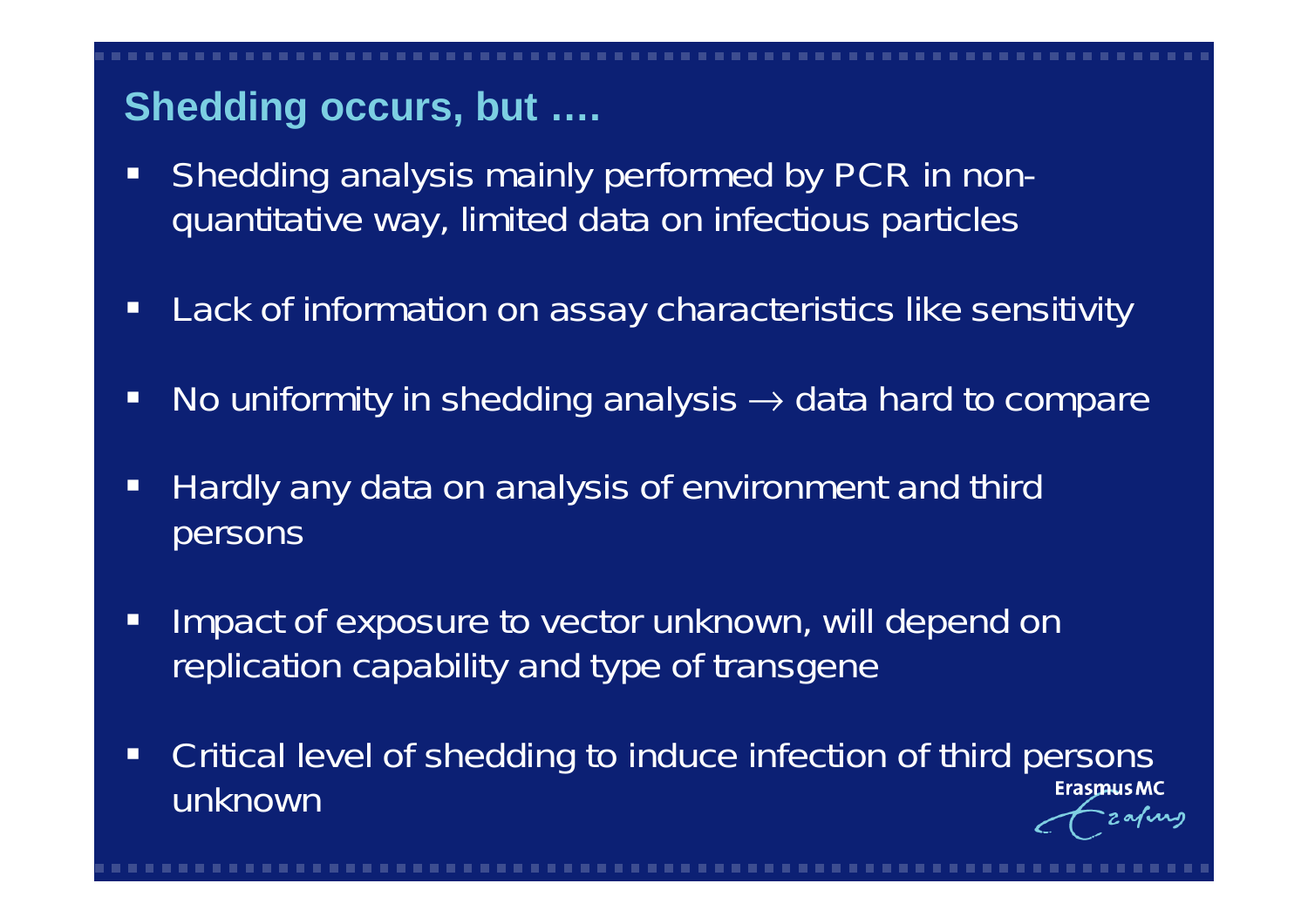# **Acknowledgements**

*Department of Urology* Marjolein van Mierlo Prof. dr. Chris Bangma

*Department of Hematology* Dr. Leonie Kaptein Prof. dr. Gerard Wagemaker

*Support* Commission on Genetic Modification



*Literature study published in J Gene Med 2007;9:910-921.*

**Erasmus MC** arns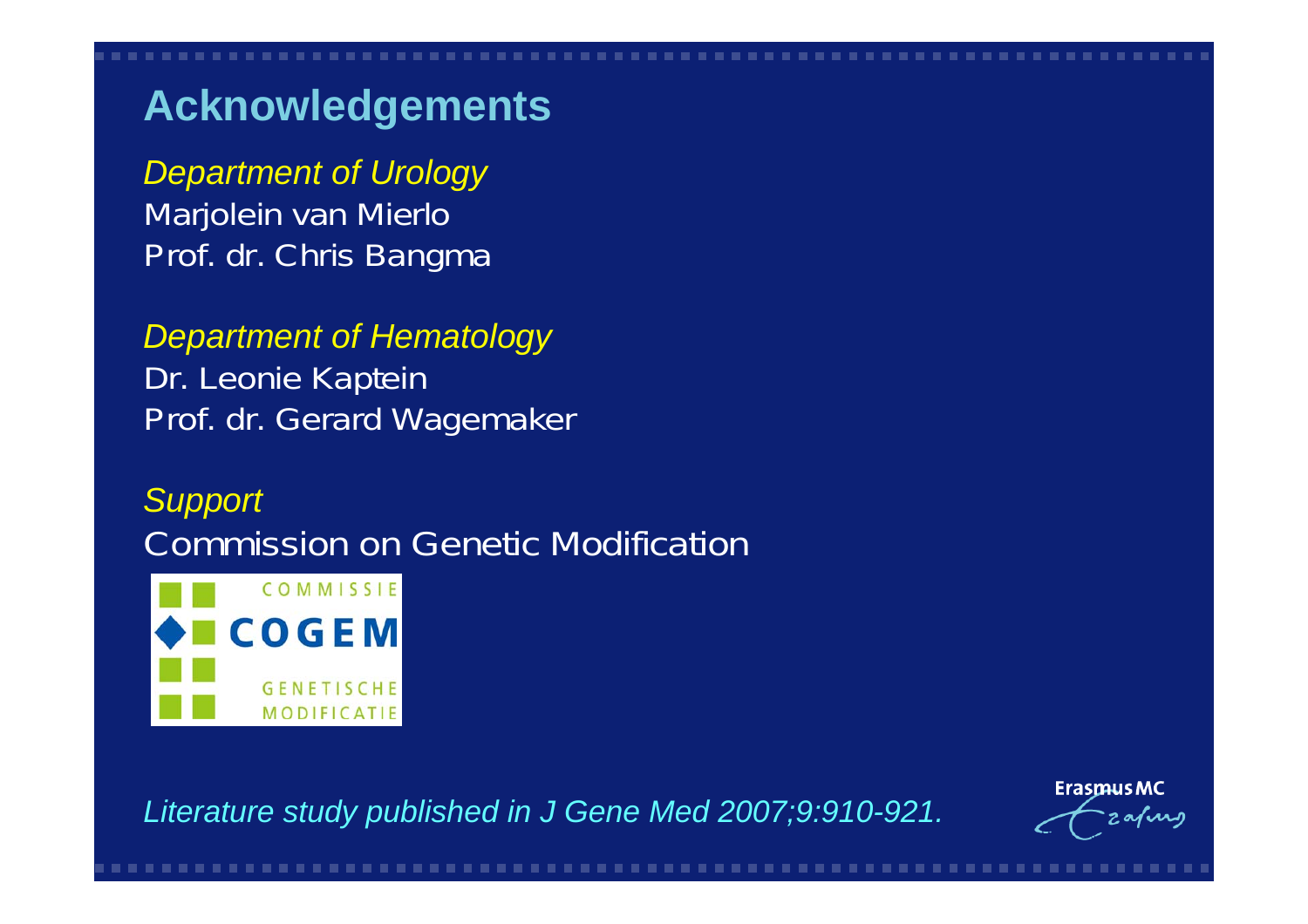# **Shedding data: a snapshot**

#### Retroviral vectors (27 publications)

- $\blacksquare$  Shedding in 11 out of 16 in vivo studies
	- vector in blood after intratumoral administration
	- within first 28 days after therapy
- $\Box$ No RCR in 445 tested patients

#### Replication-deficient adenoviral vectors (50 publications)

- $\Box$  Shedding in 29 out of 50 studies
	- type of excreta depending on way of administration
	- in general shortlasting
- $\blacksquare$  Semen tested in 2 studies (1 and 12 patients)
	- -1 patient positive 14 days after intraprostatic administration
- $\Box$ No RCA in 201 tested patients
- $\Box$ 4 studies: no vector or RCA in health care personnel

**ErasmusMC** 

rafuns